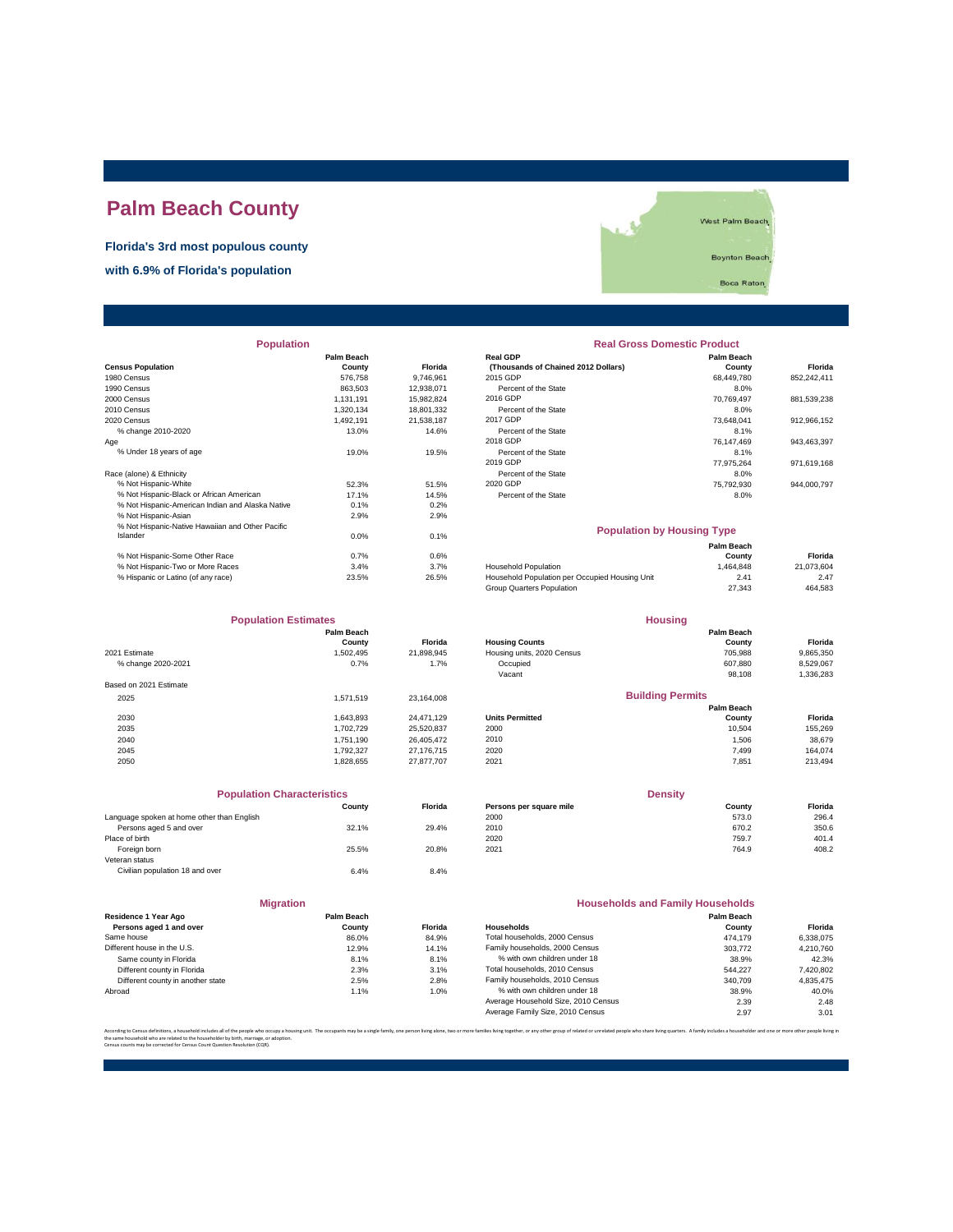## **Palm Beach County**

|                                                                              |                         |                         | <b>Employment and Labor Force</b>                                           |                      |                      |
|------------------------------------------------------------------------------|-------------------------|-------------------------|-----------------------------------------------------------------------------|----------------------|----------------------|
| <b>Establishments</b>                                                        | <b>Palm Beach</b>       |                         | <b>Establishments</b>                                                       | <b>Palm Beach</b>    |                      |
| 2020                                                                         | County                  | Florida                 | % of All Industries, 2020                                                   | County               | Florida              |
| All industries<br>Natural Resource & Mining                                  | 62,364                  | 763,854                 | All industries                                                              | 62,364               | 763,854              |
| Construction                                                                 | 538<br>5,875            | 5,514<br>77,720         | Natural Resource & Mining<br>Construction                                   | 0.9%<br>9.4%         | 0.7%<br>10.2%        |
| Manufacturing                                                                | 1,393                   | 21,822                  | Manufacturing                                                               | 2.2%                 | 2.9%                 |
| Trade, Transportation and Utilities                                          | 10,054                  | 145,853                 | Trade, Transportation and Utilities                                         | 16.1%                | 19.1%                |
| Information                                                                  | 1,014                   | 13,437                  | Information                                                                 | 1.6%                 | 1.8%                 |
| <b>Financial Activities</b>                                                  | 7,550                   | 83,911                  | <b>Financial Activities</b>                                                 | 12.1%                | 11.0%                |
| Professional & Business Services                                             | 16,752                  | 187,348                 | Professional & Business Services                                            | 26.9%                | 24.5%                |
| Education & Health Services                                                  | 7,751                   | 87,764                  | Education & Health Services                                                 | 12.4%                | 11.5%                |
| Leisure and Hospitality                                                      | 4,535                   | 61,008                  | Leisure and Hospitality                                                     | 7.3%                 | 8.0%                 |
| <b>Other Services</b><br>Government                                          | 5,704<br>262            | 56,385                  | <b>Other Services</b><br>Government                                         | 9.1%                 | 7.4%<br>0.8%         |
|                                                                              |                         | 5,895                   |                                                                             | 0.4%                 |                      |
| <b>Average Annual Employment</b>                                             | Palm Beach              |                         | <b>Average Annual Wage</b>                                                  | <b>Palm Beach</b>    |                      |
| % of All Industries, 2020                                                    | County                  | Florida                 | 2020                                                                        | County               | Florida              |
| All industries                                                               | 579,917                 | 8,453,489               | All industries                                                              | \$61,830             | \$55,840             |
| Natural Resource & Mining                                                    | 6.3%                    | 0.8%                    | Natural Resource & Mining                                                   | \$60,393             | \$37,710             |
| Construction<br>Manufacturing                                                | 3.3%<br>18.4%           | 6.7%<br>4.5%            | Construction<br>Manufacturing                                               | \$75,991<br>\$49,109 | \$55,840<br>\$66,738 |
| Trade, Transportation and Utilities                                          | 1.5%                    | 20.6%                   | Trade, Transportation and Utilities                                         | \$89,833             | \$49,342             |
| Information                                                                  | 7.1%                    | 1.5%                    | Information                                                                 | \$110,851            | \$93,360             |
| <b>Financial Activities</b>                                                  | 18.0%                   | 6.9%                    | <b>Financial Activities</b>                                                 | \$81,979             | \$84,295             |
| Professional & Business Services                                             | 17.1%                   | 16.1%                   | Professional & Business Services                                            | \$54,583             | \$68,218             |
| Education & Health Services                                                  | 12.6%                   | 15.3%                   | Education & Health Services                                                 | \$29,499             | \$55,099             |
| Leisure and Hospitality                                                      | 4.1%                    | 11.9%                   | Leisure and Hospitality                                                     | \$43,536             | \$27,694             |
| <b>Other Services</b>                                                        | 0.1%                    | 3.0%                    | <b>Other Services</b>                                                       | \$56,747             | \$41,131             |
| Government                                                                   | 10.2%                   | 12.5%                   | Government                                                                  | \$68,960             | \$58,821             |
| Industries may not add to the total due to confidentiality and unclassified. |                         |                         |                                                                             |                      |                      |
| <b>Labor Force as Percent of Population</b>                                  | <b>Palm Beach</b>       |                         |                                                                             | <b>Palm Beach</b>    |                      |
| Aged 18 and Older                                                            | County                  | Florida                 | <b>Unemployment Rate</b>                                                    | County               | Florida              |
| 2000                                                                         | 61.4%                   | 64.2%                   | 2000                                                                        | 4.3%                 | 3.8%                 |
| 2010                                                                         | 60.9%                   | 61.8%                   | 2010                                                                        | 10.6%                | 10.8%                |
| 2020<br>2021                                                                 | 60.6%<br>61.5%          | 58.6%<br>59.0%          | 2020<br>2021                                                                | 8.2%<br>4.3%         | 8.2%<br>4.6%         |
|                                                                              |                         |                         |                                                                             |                      |                      |
|                                                                              |                         |                         | <b>Income and Financial Health</b>                                          |                      |                      |
| Personal Income (\$000s)                                                     | <b>Palm Beach</b>       | Florida                 | Per Capita Personal Income                                                  | <b>Palm Beach</b>    | Florida              |
| 2000                                                                         | \$51.863.035            | \$472,851,789           | 2000                                                                        | \$45,663             | \$29,466             |
| 2010                                                                         | \$72,902,682            | \$732,457,478           | 2010                                                                        | \$55,078             | \$38,865             |
| 2011                                                                         | \$77,803,333            | \$771,409,454           | 2011                                                                        | \$58,198             | \$40,482             |
| % change 2010-11                                                             | 6.7%                    | 5.3%                    | % change 2010-11                                                            | 5.7%                 | 4.2%                 |
| 2012                                                                         | \$85,748,466            | \$800,551,723           | 2012                                                                        | \$63,276             | \$41,475             |
| % change 2011-12                                                             | 10.2%                   | 3.8%                    | % change 2011-12                                                            | 8.7%                 | 2.5%                 |
| 2013<br>% change 2012-13                                                     | \$84,861,054            | \$802,975,701           | 2013<br>% change 2012-13                                                    | \$61,637             | \$41,069             |
| 2014                                                                         | $-1.0%$<br>\$93,030,325 | 0.3%<br>\$861,412,339   | 2014                                                                        | $-2.6%$<br>\$66,495  | $-1.0%$<br>\$43,388  |
| % change 2013-14                                                             | 9.6%                    | 7.3%                    | % change 2013-14                                                            | 7.9%                 | 5.6%                 |
| 2015                                                                         | \$100,757,527           | \$919,834,894           | 2015                                                                        | \$70,718             | \$45,493             |
| % change 2014-15                                                             | 8.3%                    | 6.8%                    | % change 2014-15                                                            | 6.4%                 | 4.9%                 |
| 2016                                                                         | \$104,044,642           | \$954,069,719           | 2016                                                                        | \$71,682             | \$46,253             |
| % change 2015-16                                                             | 3.3%                    | 3.7%                    | % change 2015-16                                                            | 1.4%                 | 1.7%                 |
| 2017                                                                         | \$114,033,529           | \$1,023,131,116         | 2017                                                                        | \$77,543             | \$48,774             |
| % change 2016-17                                                             | 9.6%                    | 7.2%                    | % change 2016-17                                                            | 8.2%                 | 5.5%                 |
| 2018                                                                         | \$121,704,909           | \$1,087,188,628         | 2018                                                                        | \$82,076             | \$51.150             |
| % change 2017-18                                                             | 6.7%                    | 6.3%                    | % change 2017-18                                                            | 5.8%                 | 4.9%                 |
| 2019                                                                         | \$127,632,536           | \$1,139,799,293         | 2019                                                                        | \$85,213             | \$53.034             |
| % change 2018-19                                                             | 4.9%                    | 4.8%                    | % change 2018-19                                                            | 3.8%                 | 3.7%                 |
| 2020<br>% change 2019-20                                                     | \$131,881,463<br>3.3%   | \$1,209,995.921<br>6.2% | 2020<br>% change 2019-20                                                    | \$87,478<br>2.7%     | \$55,675<br>5.0%     |
|                                                                              |                         |                         |                                                                             |                      |                      |
| Earnings by Place of Work (\$000s)                                           |                         |                         | <b>Median Income</b>                                                        |                      |                      |
| 2000                                                                         | \$26,284,425            | \$308,751,767           | Median Household Income                                                     | \$65,015             | \$57,703             |
| 2010                                                                         | \$33,290,463            | \$438,983,914           | Median Family Income                                                        | \$79,785             | \$69,670             |
| 2011                                                                         | \$34,325,166            | \$450,498,606           |                                                                             |                      |                      |
| % change 2010-11                                                             | 3.1%                    | 2.6%                    | Percent in Poverty, 2020                                                    |                      |                      |
| 2012                                                                         | \$35,660,443            | \$468,410,475           | All ages in poverty                                                         | 12.0%                | 12.4%                |
| % change 2011-12<br>2013                                                     | 3.9%<br>\$37,257,956    | 4.0%<br>\$482,898,301   | Under age 18 in poverty<br>Related children age 5-17 in families in poverty | 16.2%<br>15.7%       | 17.2%<br>16.5%       |
| % change 2012-13                                                             | 4.5%                    | 3.1%                    |                                                                             |                      |                      |
| 2014                                                                         | \$40,472,927            | \$512,375,290           | <b>Personal Bankruptcy Filing Rate</b>                                      | Palm Beach           |                      |
| % change 2013-14                                                             | 8.6%                    | 6.1%                    | (per 1,000 population)                                                      | County               | Florida              |
| 2015                                                                         | \$44,212,358            | \$544,408,719           | 12-Month Period Ending December 31, 2020                                    | 1.42                 | 1.66                 |
| % change 2014-15                                                             | 9.2%                    | 6.3%                    | 12-Month Period Ending December 31, 2021                                    | 1.09                 | 1.38                 |
| 2016                                                                         | \$46,133,845            | \$569,769,284           | State Rank                                                                  | 27                   | <b>NA</b>            |
| % change 2015-16                                                             | 4.3%                    | 4.7%                    | NonBusiness Chapter 7 & Chapter 13                                          |                      |                      |
| 2017                                                                         | \$49,397,877            | \$603,668,170           |                                                                             |                      |                      |
| % change 2016-17                                                             | 7.1%                    | 5.9%                    | Workers Aged 16 and Over                                                    | Palm Beach<br>County | Florida              |
| 2018                                                                         | \$52,023,619            | \$639,620,451           | Place of Work in Florida                                                    |                      |                      |
| % change 2017-18                                                             | 5.3%                    | 6.0%                    | Worked outside county of residence                                          | 10.3%                | 18.1%                |
| 2019                                                                         | \$54,795,079            | \$671,553,148           | Travel Time to Work                                                         |                      |                      |
| % change 2018-19                                                             | 5.3%                    | 5.0%                    | Mean travel time to work (minutes)                                          | 26.2                 | 27.9                 |
| 2020                                                                         | \$56,609,228            | \$688,764,753           |                                                                             |                      |                      |
| % change 2019-20                                                             | 3.3%                    | 2.6%                    |                                                                             |                      |                      |